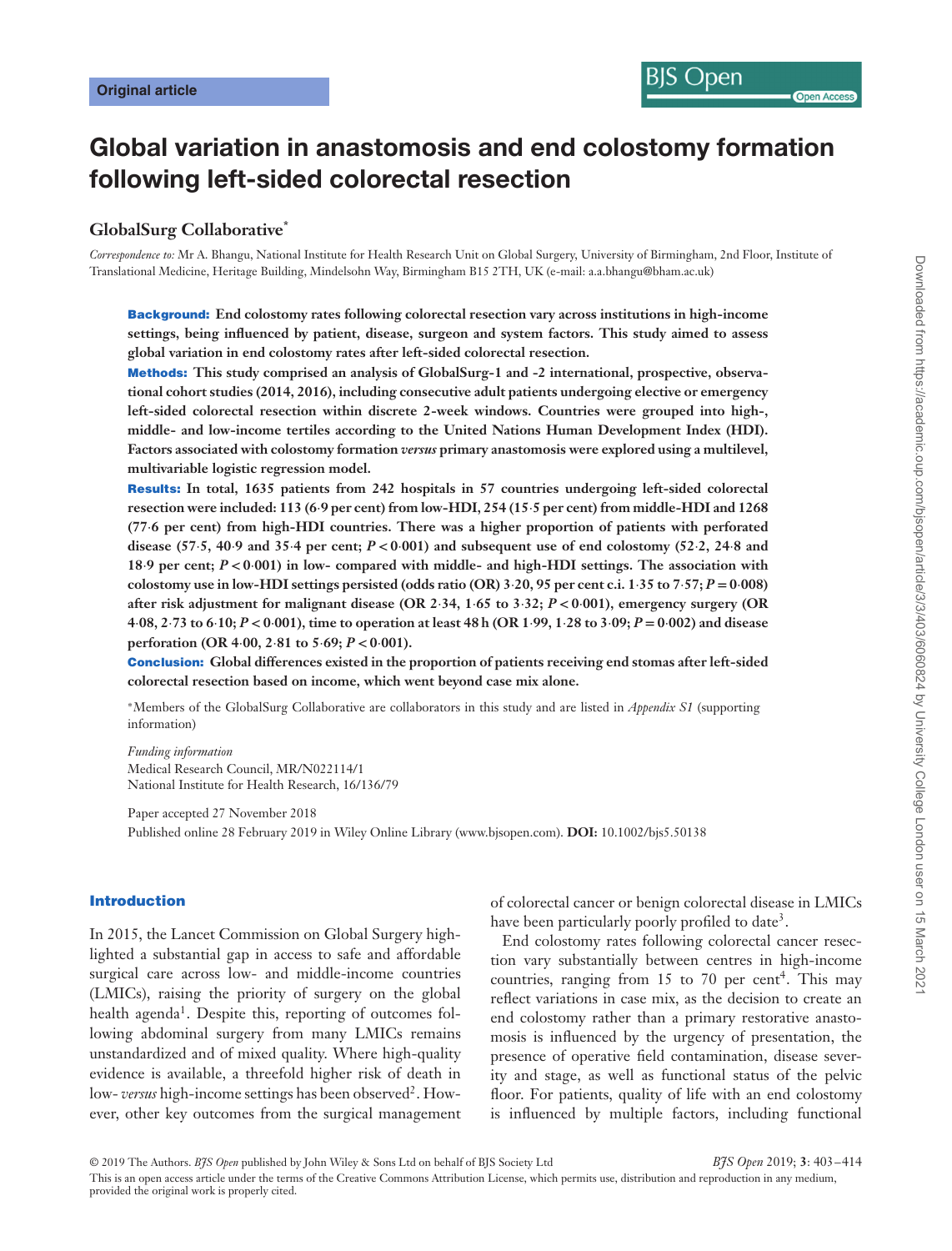

**Fig. 1** Map of included countries

status, social support, income level, education and availability of specialist services<sup>5</sup>. The care requirements of a stoma may present a different psychosocial and physiological burden for patients in LMICs compared with those in high-income settings. For example, geographical barriers and limited health resources are likely to raise treatment costs and reduce access to specialist equipment and services<sup>6</sup>, increasing the risk of catastrophic expenditure following colorectal surgery<sup>7</sup>. Examining international practice in stoma formation is therefore important in seeking to identify areas of variation and improve outcomes.

The primary aim of this study was to determine variation in rates of end colostomy formation following colorectal resection between low-, middle- and high-Human Development Index (HDI) strata, after adjusting for patient, disease and operative factors. Secondary aims were to report the mode of presentation, rate of laparoscopic surgery, and to determine any relationship between stoma formation and postoperative mortality in patients undergoing resections.

## **Methods**

## **Protocol and network**

This study was an exploratory subgroup analysis from two international, multicentre, prospective cohort studies conducted according to previously published protocols (NCT02179112, NCT02662231)<sup>2</sup>*,*8. These protocols were disseminated through social media, and national and international surgical and anaesthetic associations. Briefly, the

model required small teams of local investigators to collect data on prospectively determined items, coordinated by regional and national lead investigators, across short time windows, with pooled analysis by a central steering committee.

#### **Patients and settings**

Any hospital providing both emergency surgery and elective colorectal surgical services was eligible to contribute patients to this study. Patients were included during at least one discrete 2-week period between 1 July 2014 and 31 December 2014 (GlobalSurg-1) and 4 January 2016 and 31 July 2016 (GlobalSurg-2). To maximize inclusiveness and minimize burden on resource-constrained clinicians, collaborators were permitted to collect data within any 2-week interval across this time window, so long as data collection was consecutive and case ascertainment was complete. Adult patients (aged over 16 years) undergoing elective (GlobalSurg-2) or emergency (GlobalSurg-1 and -2) left hemicolectomy, sigmoid colectomy or rectal resection were included. Emergency procedures were defined as unplanned operations occurring within 2 weeks of hospital admission, and included procedures for trauma and reoperation following surgical complications. Open, laparoscopic and laparoscopic converted to open procedures were all eligible. To reduce risk of bias based on case mix, only colorectal resections for a primary gastrointestinal indication were included. Patients were excluded if the primary indication for surgery was vascular, gynaecological, obstetric, urological or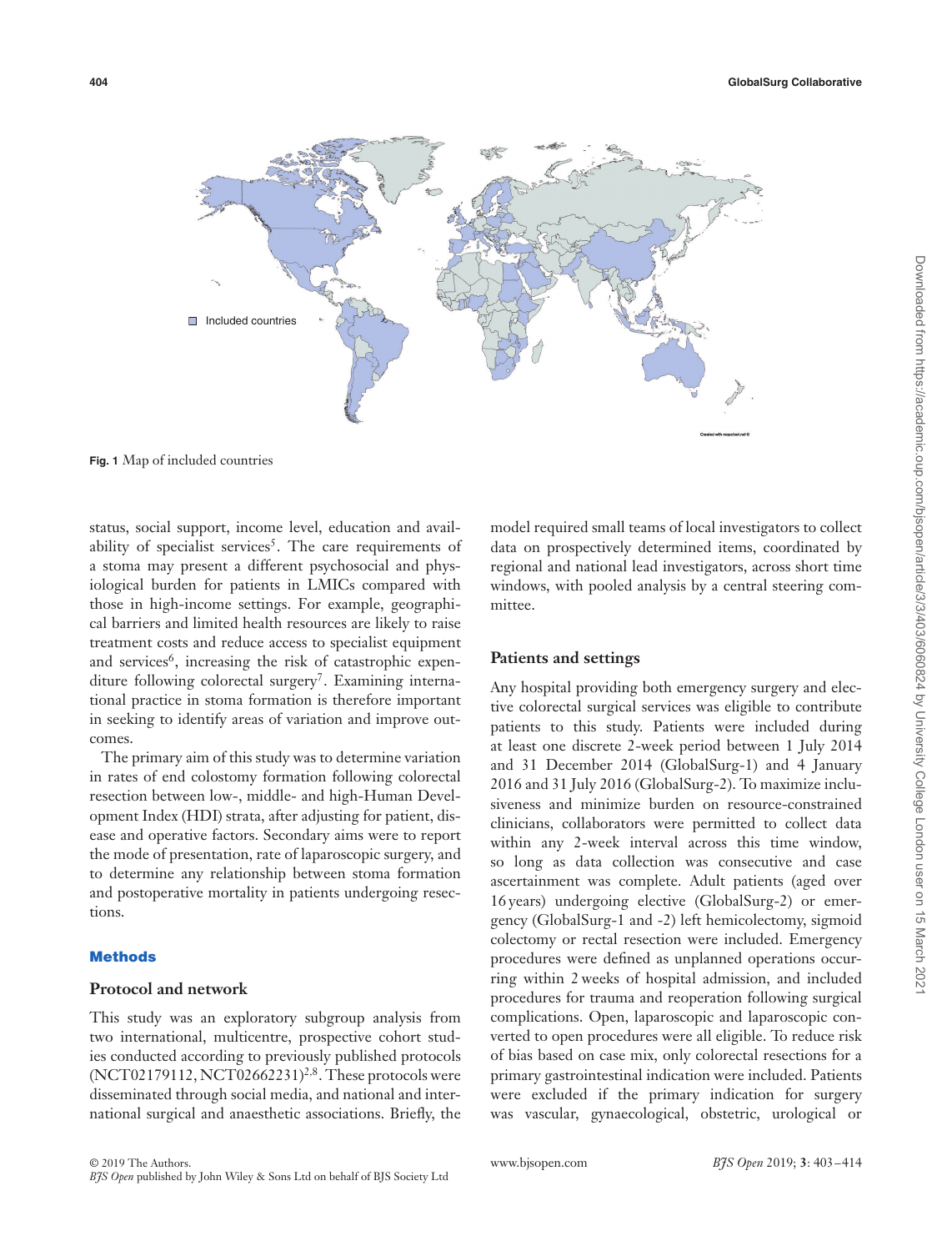|                        | High HDI ( $n = 1268$ ) | Middle HDI $(n = 254)$ | Low HDI $(n = 113)$ | $P\S$       |
|------------------------|-------------------------|------------------------|---------------------|-------------|
| Age (years)*           | 65.9(13.8)              | 53.3(16.6)             | 51.4(16.9)          | $< 0.001$ ¶ |
| <b>Sex</b>             |                         |                        |                     | 0.169       |
| M                      | 694 (54.7)              | 137(53.9)              | 75 (66.4)           |             |
| F                      | 533 $(42.0)$            | 107(42.1)              | 36(31.9)            |             |
| Missing                | 41 $(3.2)$              | 10(3.9)                | 2(1.8)              |             |
| ASA fitness grade      |                         |                        |                     | 0.003       |
| $<$ $   $              | 706 (55.7)              | 170 (66.9)             | 70(61.9)            |             |
| $\geq$ III             | 553 (43.6)              | 80(31.5)               | 41(36.3)            |             |
| Missing                | 9(0.7)                  | 4(1.6)                 | 2(1.8)              |             |
| <b>Diabetes</b>        |                         |                        |                     | 0.133       |
| No                     | 1070 (84-4)             | 219(86.2)              | 103(91.2)           |             |
| Yes                    | 198(15.6)               | 35(13.8)               | 10(8.8)             |             |
| Smoking                |                         |                        |                     | 0.026       |
| No                     | 884 (69.7)              | 181(71.3)              | 94(83.2)            |             |
| Yes                    | 271(21.4)               | 52(20.5)               | 17(15.0)            |             |
| Missing                | 113(8.9)                | 21(8.3)                | 2(1.8)              |             |
| Malignancy             |                         |                        |                     | 0.001       |
| No                     | 453 (35.7)              | 106(41.7)              | 59(52.2)            |             |
| Yes                    | 815 (64.3)              | 148(58.3)              | 54(47.8)            |             |
| Urgency                |                         |                        |                     | < 0.001     |
| Elective               | 691 $(54.5)$            | 140(55.1)              | 28(24.8)            |             |
| Emergency              | 577(45.5)               | 114(44.9)              | 85(75.2)            |             |
| Time to operation (h); |                         |                        |                     | 0.001       |
| < 6                    | 233(18.4)               | 37(14.6)               | 21(18.6)            |             |
| $6 - 11$               | 89(7.0)                 | 22(8.7)                | 16(14.2)            |             |
| $12 - 23$              | 273(21.5)               | 42(16.5)               | 17(15.0)            |             |
| $24 - 47$              | 272(21.5)               | 39(15.4)               | 19(16.8)            |             |
| $\geq 48$              | 368 (29.0)              | 107(42.1)              | 38(33.6)            |             |
| Missing                | 33(2.6)                 | 7(2.8)                 | 2(1.8)              |             |
| Laparoscopic           |                         |                        |                     | < 0.001     |
| No                     | 892 (70.3)              | 215(84.6)              | 112 (99.1)          |             |
| Yes                    | 376 (29.7)              | 39(15.4)               | 1(0.9)              |             |
| Perforated disease     |                         |                        |                     | < 0.001     |
| <b>No</b>              | 813(64.1)               | 147(57.9)              | 47 $(41.6)$         |             |
| Yes                    | 449 (35.4)              | 104(40.9)              | 65(57.5)            |             |
| Missing                | 6(0.5)                  | 3(1.2)                 | 1(0.9)              |             |
| Checklist:             |                         |                        |                     | < 0.001     |
| No, not available      | 157(12.4)               | 40 $(15.7)$            | 23(20.4)            |             |
| No, but available      | 37(2.9)                 | 27(10.6)               | 44 (38.9)           |             |
| Yes                    | 1066(84.1)              | 184 (72.4)             | 46 (40.7)           |             |
| Missing                | 8(0.6)                  | 3(1.2)                 | 0(0)                |             |
|                        |                         |                        |                     |             |

**Table 1** Baseline demographics of patients undergoing left-sided colorectal resection, grouped by Human Development Index tertile

Values in parentheses are percentages by column, unless indicated otherwise; \*values are mean(s.d.). †Time from presentation to index procedure. ‡WHO Surgical Safety Checklist. HDI, Human Development Index. §Pearson χ<sup>2</sup> test, except ¶Kruskal–Wallis test.

transplantation, or if they were undergoing multivisceral resection.

regulations. This study is reported according to the STROBE guidelines<sup>9</sup>.

# **Ethics and reporting**

A UK National Health Service (NHS) Research Ethics review considered both studies exempt from formal research registration (South East Scotland Research Ethics Service, references NR/1404AB12 and NR/1510AB5). Individual centres were responsible for audit or institutional review board or ethical approval if required by local

# **Outcome measures**

The primary outcome measure was the end colostomy formation rate, defined as formation of an end colostomy during the index procedure without restorative anastomosis. The secondary outcome measure was the postoperative mortality rate (death within 30 days of the index procedure).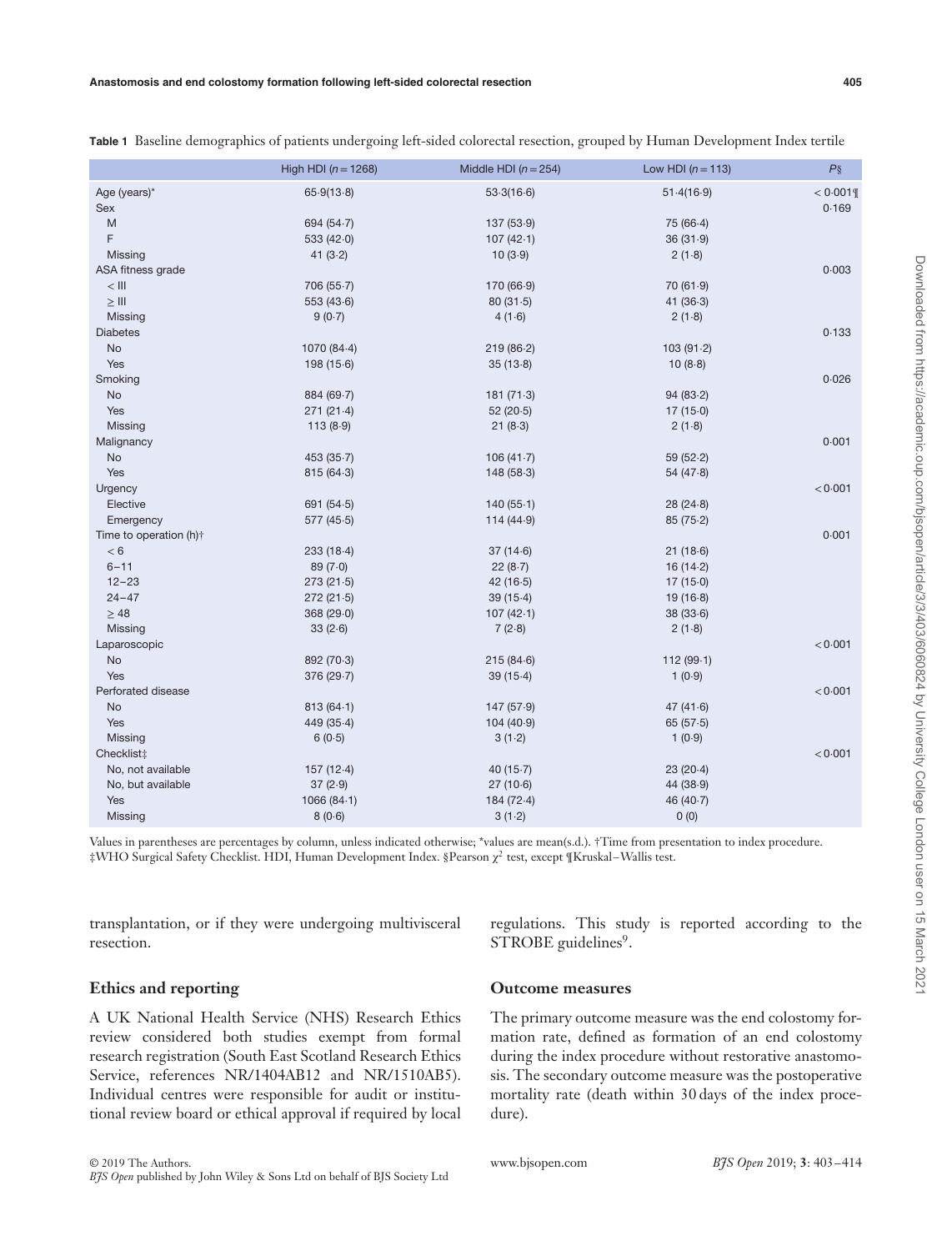

**Fig. 2** Presentation of patients undergoing left-sided colorectal resection by Human Development Index tertile. HDI, Human Development Index

# **Other included explanatory variables**

Data variables were designed to be assessed objectively, standardizable and internationally relevant. Variables deemed candidates in the causal pathway for stoma formation were indication for surgery, urgency of surgery (elective/planned or emergency/unplanned (within 2 weeks of hospital admission)) and colonic or rectal perforation noted at the time of surgery. Variables deemed to be confounders associated with both the causal pathway and outcome measures included age, sex, ASA fitness classification, smoking status, use of the WHO Surgical Safety checklist<sup>10</sup>, and use of laparoscopic surgery.

# **Data capture and validation**

Study data were collected and managed using RED-Cap (Research Electronic Data Capture) tools hosted at the University of Edinburgh [\(https://www.project](https://www.project-redcap.org)[redcap.org/](https://www.project-redcap.org)). REDCap is a secure, web-based application designed to support data capture for research studies, providing: an intuitive interface for validated data entry; audit trails for tracking data manipulation and export procedures; automated export procedures for seamless data



**Fig. 3** Indications for left-sided colorectal resection by Human Development Index tertile and urgency of surgery. **a** Elective and **b** emergency. HDI, Human Development Index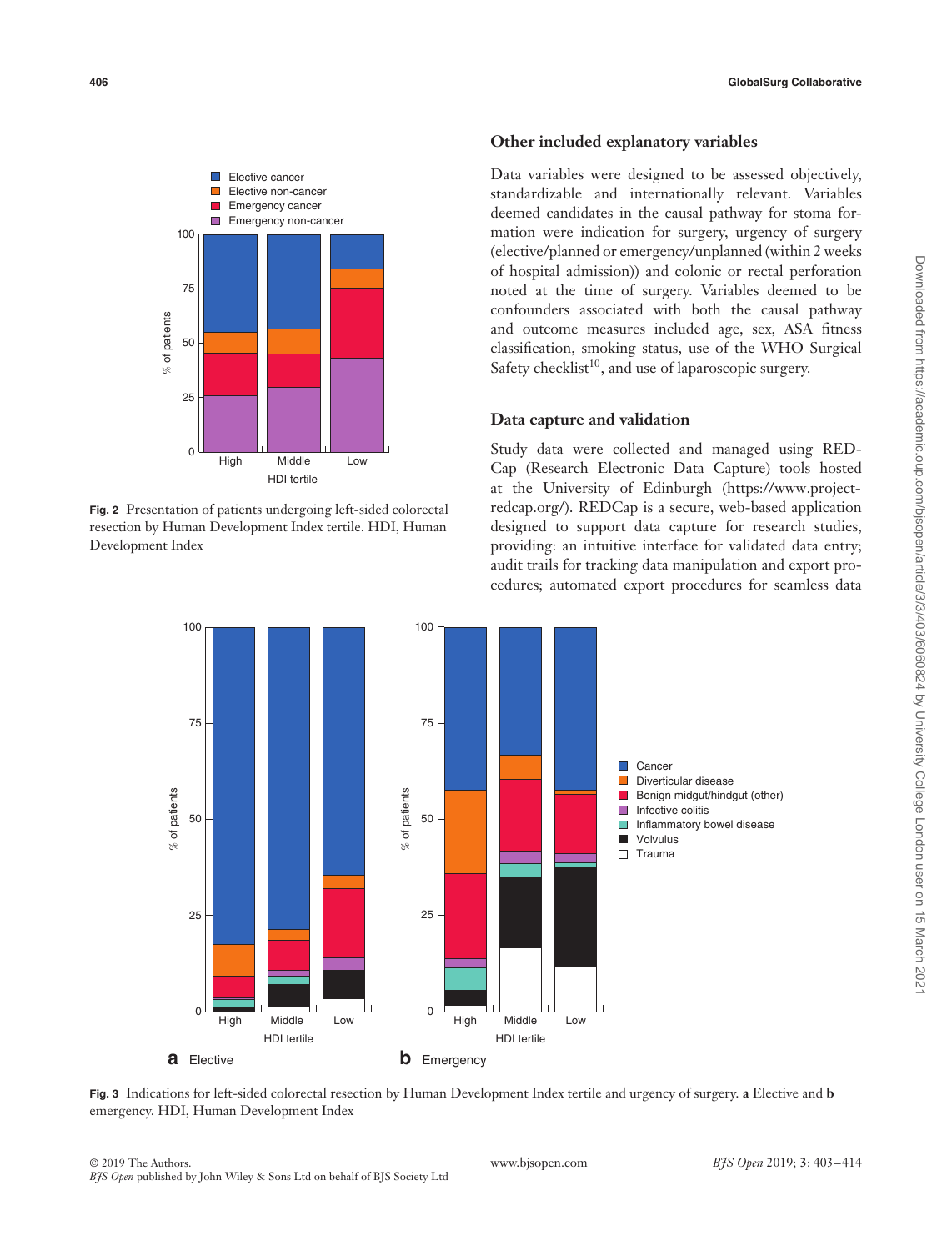**Table 2** Baseline demographics of patients undergoing left-sided colorectal resection, grouped by whether they underwent end colostomy formation or primary restorative anastomosis

|                        | Anastomosis  | End colostomy |         |
|------------------------|--------------|---------------|---------|
|                        | $(n = 1273)$ | $(n = 362)$   | $P\S$   |
| <b>HDI</b> tertile     |              |               | < 0.001 |
| High                   | 1028(81.1)   | 240 (18.9)    |         |
| Middle                 | 191(75.2)    | 63(24.8)      |         |
| Low                    | 54(47.8)     | 59(52.2)      |         |
| Age (years)*           | 63.6(14.5)   | 60.5(18.4)    | 0.025   |
| <b>Sex</b>             |              |               | 0.108   |
| M                      | 714 (78.8)   | 192(21.2)     |         |
| F                      | 513 (75.9)   | 163(24.1)     |         |
| Missing                | 46 (87)      | 7(13)         |         |
| ASA grade              |              |               | 0.004   |
| $<$ $   $              | 764 (80.8)   | 182 (19-2)    |         |
| $\geq$ III             | 497 (73.7)   | 177(26.3)     |         |
| Missing                | 12 (80)      | 3(20)         |         |
| <b>Diabetes</b>        |              |               | 0.524   |
| <b>No</b>              | 1080(77.6)   | 312(22.4)     |         |
| Yes                    | 193 (79.4)   | 50(20.6)      |         |
| Smoking                |              |               | 0.122   |
| No                     | 918(79.2)    | 241(20.8)     |         |
| Yes                    | 253 (74.4)   | 87(25.6)      |         |
| Missing                | 102(75.0)    | 34(25.0)      |         |
| Malignancy             |              |               | 0.006   |
| No                     | 459 (74.3)   | 159(25.7)     |         |
| Yes                    | 814 (80.0)   | 203(20.0)     |         |
| Urgency                |              |               | < 0.001 |
| Elective               | 776 (90.3)   | 83(9.7)       |         |
| Emergency              | 497 (64.0)   | 279 (36.0)    |         |
| Time to operation (h)† |              |               | < 0.001 |
| < 6                    | 230 (79.0)   | 61(21.0)      |         |
| $6 - 11$               | 101(79.5)    | 26(20.5)      |         |
| $12 - 23$              | 283 (85.2)   | 49(14.8)      |         |
| $24 - 47$              | 268(81.2)    | 62(18.8)      |         |
| $\geq 48$              | 356(69.4)    | 157(30.6)     |         |
| Missing                | 35 (83)      | 7(17)         |         |
| Laparoscopic           |              |               | < 0.001 |
| <b>No</b>              | 908(74.5)    | 311(25.5)     |         |
| Yes                    | 365(87.7)    | 51(12.3)      |         |
| Perforated disease     |              |               | < 0.001 |
| <b>No</b>              | 887(88.1)    | 120(11.9)     |         |
| Yes                    | 377(61.0)    | 241 (39.0)    |         |
| Missing                | 9(90)        | 1(10)         |         |
| Checklist‡             |              |               | 0.047   |
| No, not available      | 178 (80.9)   | 42(19.1)      |         |
| No, but available      | 73(67.6)     | 35(32.4)      |         |
| Yes                    | 1013 (78-2)  | 283(21.8)     |         |
| <b>Missing</b>         | 9(82)        | 2(18)         |         |

Values in parentheses are percentages by row, unless indicated otherwise; \*values are mean(s.d.). †Time from presentation to index procedure. ‡WHO Surgical Safety Checklist. HDI, Human Development Index. §Pearson  $χ²$  test, except  $\frac{N}{k}$ Kruskal–Wallis test.

downloads to common statistical packages; and procedures for importing data from external sources. In both studies, a local lead investigator was responsible for overall quality assurance, case ascertainment and data accuracy at each centre. Where missing data were identified, the lead investigator was contacted and asked to ensure completeness. Records from centres that had an overall data completion rate of less than 95 per cent were removed from this analysis.

#### **Statistical analysis**

Variation across different international health settings was assessed by stratifying participating centres by country into tertiles according to HDI. This is a composite statistic of life expectancy, education and income indices published by the United Nations [\(http://hdr.undp.org/](http://hdr.undp.org/en/content/human-development-index-hdi) [en/content/human-development-index-hdi\)](http://hdr.undp.org/en/content/human-development-index-hdi). Differences between HDI tertiles were tested with the Pearson  $\gamma^2$  test and Kruskal–Wallis test for categorical and continuous variables respectively. Descriptive percentages are listed as low HDI *versus* middle HDI *versus* high HDI throughout for consistency. To account for case mix, mixed-effects, hierarchical multilevel logistic regression models were constructed. Patients nested within countries were considered by a random-effects model. Patient-, disease- and operation-specific variables considered *a priori* to be candidates in the causal pathway, or confounders to the included outcomes, were included and treated as fixed effects. Model residuals were checked at both levels, checking for first-order interactions; these were included in final models if found to be influential. Final model selection was by minimizing the widely applicable information criterion (variables considered to be marginal candidates in the causal pathway, and that reduced the goodness of the model fit were removed). Any variables with an incident rate below 1 per cent were not taken forwards into the multivariable models. Model discriminative ability was determined using the C-statistic (area under the receiver operator curve, AUC). Coefficients generated were presented as odds ratios (ORs) with 95 per cent confidence intervals. All analyses were performed using the R version 3.1.1 (R Foundation for Statistical Computing, Vienna, Austria) with packages forcats, tidyverse, Hmisc, ggplot2, scales, RColorBrewer, lme4, gmodels, pglm, summariser and pROC.

#### **Results**

In total, 1635 patients from 242 hospitals in 57 countries (including 30 LMICs) undergoing left-sided colorectal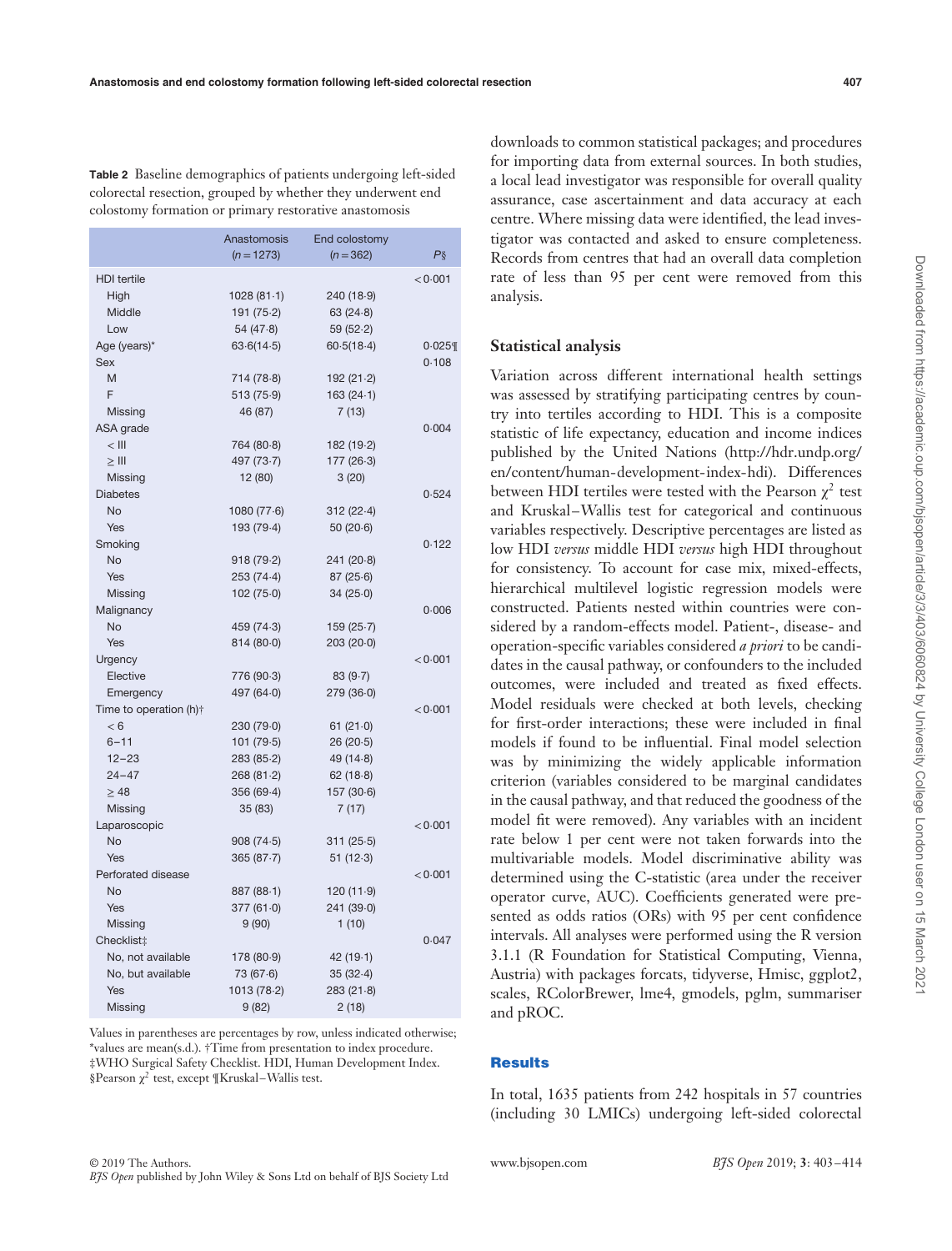

**Fig. 4** End colostomy formation rates by Human Development Index tertile, indication for surgery and presence of perforated disease. HDI, Human Development Index

resection were included in this study (*Fig*. *1*); 113 patients (6⋅9 per cent) were from low-HDI, 254 (15⋅5 per cent) from middle-HDI and 1268 (77⋅6 per cent) from high-HDI countries. Patients from low- and middle-HDI settings were significantly younger, more frequently men, lower risk (ASA grade below III) and less likely to smoke than those in high-HDI settings (*Table 1*). Patients were more likely to present as an emergency in low-HDI settings (low, 75⋅2 per cent; middle, 44⋅9 per cent; high, 45⋅5 per cent; *P* < 0⋅001) (*Fig. 2*) and more likely to have perforated disease at presentation (57⋅5, 40⋅9 and 35⋅4 per cent respectively;  $P < 0.001$ ).

Disease profiles in patients from low-HDI settings were different from those in middle- and high-HDI settings (*Fig*. *3*). Fewer procedures were performed for malignancy (47⋅8, 58⋅3 and 64⋅3 per cent respectively; *P*= 0⋅001), diverticulitis (1⋅7, 4⋅3 and 14⋅2 per cent;  $P < 0.001$ ) and inflammatory bowel disease  $(0, 1.6 \text{ and } 1.4 \text{ per cent}; P = 0.007)$ , but a greater proportion of procedures were for volvulus (21⋅2, 7⋅5 and 2⋅4 per cent; *P <*0⋅001) and trauma (9⋅7, 8⋅3 and 0⋅8 per cent respectively; *P <*0⋅001). An overall delay from presentation to surgery of at least 48 h was more common in both low- and middle-HDI than high-HDI countries (33⋅6, 42⋅1 and 29⋅0 per cent; *P <*0⋅001). A WHO checklist was used in only 40⋅7 per cent of operations in low-HDI countries compared with 72⋅4 and 84⋅1 per cent in middle- and high-HDI countries respectively. Half as

many patients in middle-HDI countries had a planned laparoscopic operation than in high-HDI countries (15⋅4 *versus* 29⋅7 per cent; *P* < 0⋅001). Only one patient from a low-HDI country had laparoscopic surgery (this was subsequently excluded from the mixed-effects models).

#### **Variation in rates of end colostomy formation**

Some 362 patients received an end colostomy (22⋅1 per cent) and 1273 a primary anastomosis (77⋅9 per cent) (*Table 2*). Of patients with an anastomosis, 211 (16⋅6 per cent) underwent left hemicolectomy, 40 (3⋅1 per cent) transverse or extended left hemicolectomy, 611 (48⋅0 per cent) sigmoid colectomy and 411 (32⋅3 per cent) rectal resection. Patients who received an end colostomy were more commonly high risk (ASA at least grade III: 48⋅9 *versus* 39⋅0 per cent;  $P = 0.004$ ), had a benign indication (including trauma: 43⋅9 *versus* 36⋅1 per cent; *P*= 0⋅006) and perforated disease (66⋅6 *versus* 29⋅6 per cent; *P <*0⋅001). Emergency surgery (77⋅1 *versus* 39⋅0 per cent; *P <*0⋅001), open surgery (85⋅9 *versus* 71⋅3 per cent; *P <*0⋅001) and a delay to surgery of 48 h or more (43⋅4 *versus* 28⋅0 per cent;  $P < 0.001$ ) were also more common in the end colostomy group. Patients underwent formation of an end colostomy twice as frequently in low- compared with middle- or high-HDI countries (52⋅2, 24⋅8 and 18⋅9 per cent; *P <*0⋅001). *Fig*. *4* shows end colostomy formation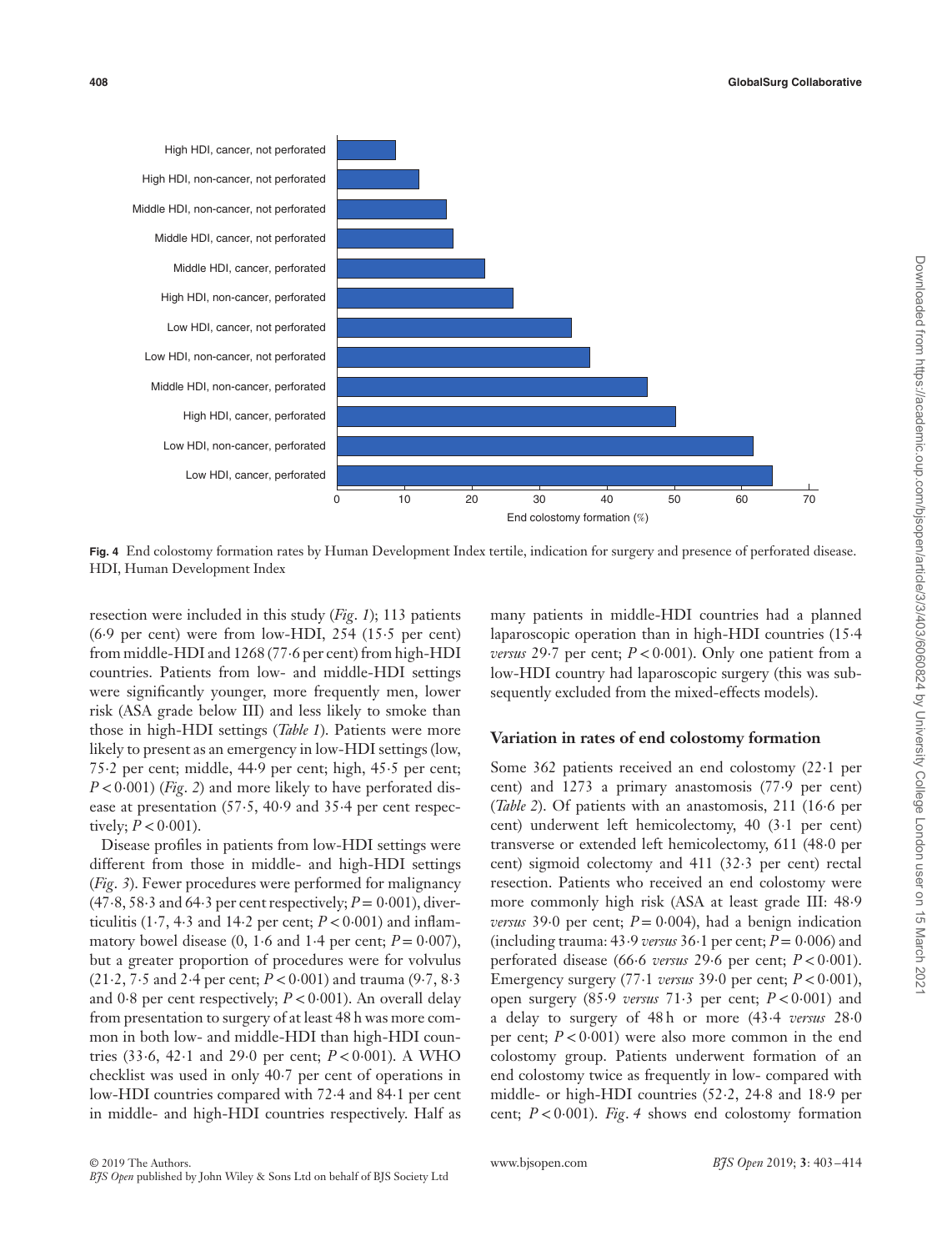| - | ٦<br>v<br>×<br>__ | ۰.<br>I |
|---|-------------------|---------|
|   |                   |         |

|                                  |                |                |                         | Univariable analysis |                    | Multilevel analysis |  |
|----------------------------------|----------------|----------------|-------------------------|----------------------|--------------------|---------------------|--|
|                                  | Anastomosis    | End colostomy  | Odds ratio*             | $\mathsf{P}$         | Odds ratio*        | $\overline{P}$      |  |
| <b>HDI</b> tertile               |                |                |                         |                      |                    |                     |  |
| High                             | 1028(80.8)     | 240(66.3)      | $1.00$ (reference)      |                      | $1.00$ (reference) |                     |  |
| Middle                           | 191(15.0)      | 63(17.4)       | 1.41(1.02, 1.93)        | 0.033                | 1.11(0.53, 2.32)   | 0.777               |  |
| Low                              | 54(4.2)        | 59(16.3)       | $4.68$ ( $3.15, 6.96$ ) | < 0.001              | 3.20(1.35, 7.57)   | 0.008               |  |
| Age (years)                      | $63.6(14.5)$ † | $60.5(18.4)$ † | 0.99(0.98, 0.99)        | 0.001                | 0.99(0.98, 1.00)   | 0.061               |  |
| Sex                              |                |                |                         |                      |                    |                     |  |
| M                                | 714 (58.2)     | 192(54.1)      | $1.00$ (reference)      |                      | $1.00$ (reference) |                     |  |
| F                                | 513(41.8)      | 163(45.9)      | 1.18(0.93, 1.50)        | 0.169                | 1.17(0.85, 1.59)   | 0.338               |  |
| ASA fitness grade                |                |                |                         |                      |                    |                     |  |
| $<$ lll                          | 764 (60.6)     | 182(50.7)      | $1.00$ (reference)      |                      | $1.00$ (reference) |                     |  |
| $\geq$ III                       | 497 (39.4)     | 177 (49.3)     | 1.49(1.18, 1.89)        | 0.001                | 1.22(0.87, 1.71)   | 0.256               |  |
| <b>Diabetes</b>                  |                |                |                         |                      |                    |                     |  |
| <b>No</b>                        | 1080(84.8)     | 312(86.2)      | $1.00$ (reference)      |                      | $1.00$ (reference) |                     |  |
| Yes                              | 193(15.2)      | 50(13.8)       | 0.90(0.64, 1.25)        | 0.525                | 1.08(0.69, 1.68)   | 0.744               |  |
| Smoking                          |                |                |                         |                      |                    |                     |  |
| No                               | 918(78.4)      | 241(73.5)      | $1.00$ (reference)      |                      | $1.00$ (reference) |                     |  |
| Yes                              | 253(21.6)      | 87(26.5)       | 1.31(0.98, 1.73)        | 0.061                | 0.97(0.68, 1.39)   | 0.889               |  |
| Malignancy                       |                |                |                         |                      |                    |                     |  |
| <b>No</b>                        | 459 (36.1)     | 159 (43-9)     | 1.00 (reference)        |                      | 1.00 (reference)   |                     |  |
| Yes                              | 814 (63.9)     | 203(56.1)      | 0.72(0.57, 0.91)        | 0.007                | 2.34(1.65, 3.32)   | < 0.001             |  |
| Urgency                          |                |                |                         |                      |                    |                     |  |
| Elective                         | 776 (61.0)     | 83 (22.9)      | $1.00$ (reference)      |                      | $1.00$ (reference) |                     |  |
| Emergency                        | 497 (39.0)     | 279 (77.1)     | 5.25(4.03, 6.91)        | < 0.001              | 4.08(2.73, 6.10)   | < 0.001             |  |
| Time to operation (h) $\ddagger$ |                |                |                         |                      |                    |                     |  |
| < 6                              | 230(18.6)      | 61(17.2)       | $1.00$ (reference)      |                      | $1.00$ (reference) |                     |  |
| $6 - 11$                         | 101(8.2)       | 26(7.3)        | 0.97(0.57, 1.61)        | 0.910                | 0.65(0.34, 1.23)   | 0.184               |  |
| $12 - 23$                        | 283 (22.9)     | 49(13.8)       | 0.65(0.43, 0.99)        | 0.044                | 0.76(0.44, 1.29)   | 0.308               |  |
| $24 - 47$                        | 268(21.6)      | 62(17.5)       | 0.87(0.59, 1.30)        | 0.498                | 1.24(0.73, 2.11)   | 0.424               |  |
| $\geq 48$                        | 356(28.8)      | 157 (44-2)     | 1.66(1.19, 2.35)        | 0.003                | 1.99(1.28, 3.09)   | 0.002               |  |
| Laparoscopic§                    |                |                |                         |                      |                    |                     |  |
| No                               | 908(71.3)      | 311(85.9)      | $1.00$ (reference)      |                      |                    |                     |  |
| Yes                              | 365(28.7)      | 51(14.1)       | 0.41(0.29, 0.56)        | < 0.001              |                    |                     |  |
| Perforated disease               |                |                |                         |                      |                    |                     |  |
| No                               | 887 (70.2)     | 120(33.2)      | $1.00$ (reference)      |                      | $1.00$ (reference) |                     |  |
| Yes                              | 377 (29.8)     | 241(66.8)      | 4.73(3.69, 6.08)        | < 0.001              | 4.00(2.81, 5.69)   | < 0.001             |  |
| Checklist¶                       |                |                |                         |                      |                    |                     |  |
| No, not available                | 178(14.1)      | 42(11.7)       | $1.00$ (reference)      |                      | $1.00$ (reference) |                     |  |
| No, but available                | 73(5.8)        | 35(9.7)        | 2.03(1.20, 3.44)        | 0.008                | 1.10(0.50, 2.41)   | 0.813               |  |
| Yes                              | 1013(80.1)     | 283(78.6)      | 1.18(0.83, 1.72)        | 0.359                | 0.83(0.44, 1.58)   | 0.576               |  |

**Table 3** Factors associated with end colostomy formation in univariable and multilevel mixed-effects logistic regression models

Values in parentheses are percentages by column unless indicated otherwise; \*values in parentheses are 95 per cent confidence intervals and †values are mean(s.d.). ‡Time from presentation to index procedure. §Not included in multilevel model owing to low event rate in low-Human Development Index (HDI) tertile (less than 1 per cent). ¶WHO Surgical Safety Checklist.

rates across HDI strata, indications for surgery and the presence or absence of perforated disease.

In univariable analysis, middle-HDI (OR 1⋅41, 95 per cent c.i. 1⋅02 to 1⋅93; *P*= 0⋅033) and low-HDI (OR 4⋅68, 3⋅15 to 6⋅96; *P <*0⋅001) tertile were both strongly associated with end colostomy formation, as were ASA grade III or higher, malignancy, emergency surgery, a time to operation of 12–23 h or 48 h and over, perforated disease and absence of checklist use where it was available (*Table 3*). In the multilevel model, low-HDI tertile retained an association with colostomy formation (OR 3⋅20, 1⋅35 to 7⋅57;

*P* = 0⋅008), despite adjustment for malignant disease (OR 2⋅34, 1⋅65 to 3⋅32; *P <*0⋅001), emergency surgery (OR 4⋅08, 2⋅73 to 6⋅10; *P <*0⋅001), a time to operation of 48 h or longer (OR 1⋅99, 1⋅28 to 3⋅09; *P*= 0⋅002) and perforation (OR 4⋅00, 2⋅81 to 5⋅69; *P <*0⋅001). The model demonstrated excellent discrimination (AUC 0⋅85) (*Table 3*).

#### **Variation in mortality**

The unadjusted 30-day postoperative mortality rates were three times higher in low-HDI countries than in middle-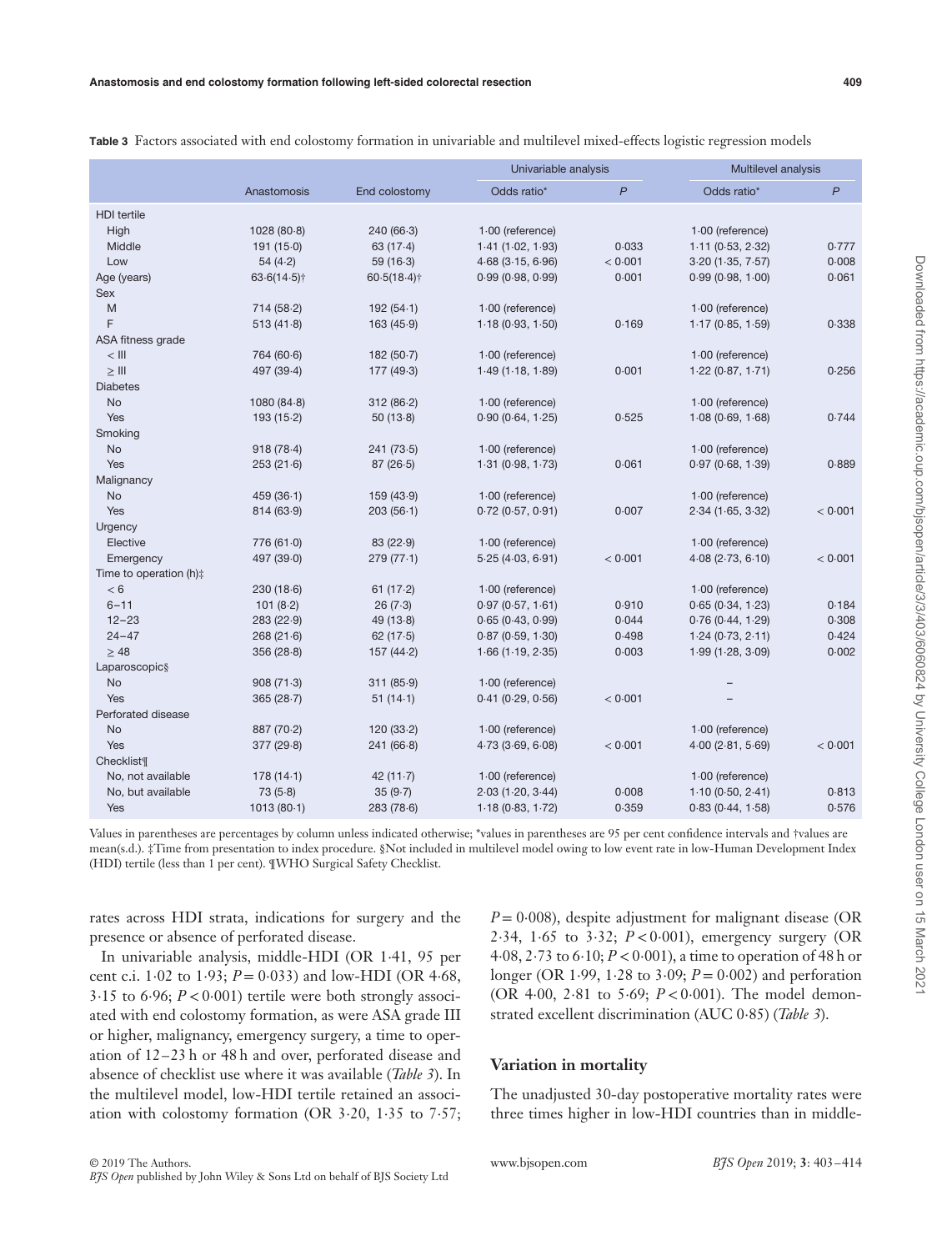

**Fig. 5** Percentage of patients who died within 30 days after left-sided colorectal resection by Human Development Index tertile and urgency of surgery. **a** Elective and **b** emergency. HDI, Human Development Index

and high-HDI settings (15⋅9, 5⋅5 and 4⋅6 per cent respectively) (*Fig*. *5*). Patients with an end colostomy had a significantly higher risk of death (adjusted OR 2⋅18, 95 per cent  $1.23$  to  $3.85$ ;  $P = 0.007$ ), as did those from a low-HDI tertile (OR 2⋅80, 1⋅00 to 7⋅82; *P*= 0⋅050), older patients, those with an ASA grade of at least III, patients having emergency surgery, and those with a delay to surgery of 24–47 h (*Table 4*). The benefit of use of the WHO Checklist in theatre reached borderline significance (OR 0⋅50, 0⋅22 to 1⋅13; *P*= 0⋅094). The model demonstrated excellent discrimination (AUC 0⋅89).

# **Discussion**

This study demonstrated that end stoma rates in low-HDI countries were twice those in middle- and three times those in high-HDI countries. As each of the HDI strata included multiple hospitals of different size and nature, it suggests that variation based on income per capita may be more important than variation within countries. The difference between groups is partly explained by differences in case mix, with greater emergency presentation of both malignant and non-malignant conditions in low-HDI settings. This association persisted despite adjustment, suggesting that other factors may contribute to this variation.

Patients in LMICs were more likely to present as emergencies and to have perforated disease than patients in high-HDI settings. In part, this reflects differences in the overall disease burden, with trauma and volvulus

being more common in LMICs. However, the increased frequency of emergency procedures for malignancy in LMICs may reflect barriers to accessing care and treatment for non-communicable disease in LMICs<sup>1,3</sup>. These may include limited implementation of screening programmes, inefficient referral pathways, the relatively high cost of investigations such as endoscopy<sup>3,11,12</sup>, as well as some patients having limited access to health education or a preference to seek care from traditional healers $13-16$ . The greater burden of emergency surgery suggests that patients in LMICs may be more likely to delay a decision to seek healthcare until they have deteriorated with complicated, advanced disease. Because significant populations live more than a 2-h drive from the nearest hospital17*,*18, patients' conditions may deteriorate further owing to delays while identifying affordable and efficient means of transport<sup>19,20</sup>. In LMICs, once patients reach hospital, delayed and lack of appropriate investigations, staff shortages, erratic electric and water supplies, and insufficient funds to pay for care can limit and further delay surgery<sup>21</sup>. In the present study, patients in LMICs were more likely to experience significant in-hospital delays. Consistent with previous studies<sup>22,23</sup>, this was associated with end stoma formation. It should be noted in the present data, however, that in-hospital delay (48 h or more) was not associated with an increased risk of death in the mixed-effects model. This may reflect appropriate delay of surgical intervention (such as for preoperative optimization of an obstructing cancer) and appropriate rationalization of resources (the most unwell patients were prioritized for early access to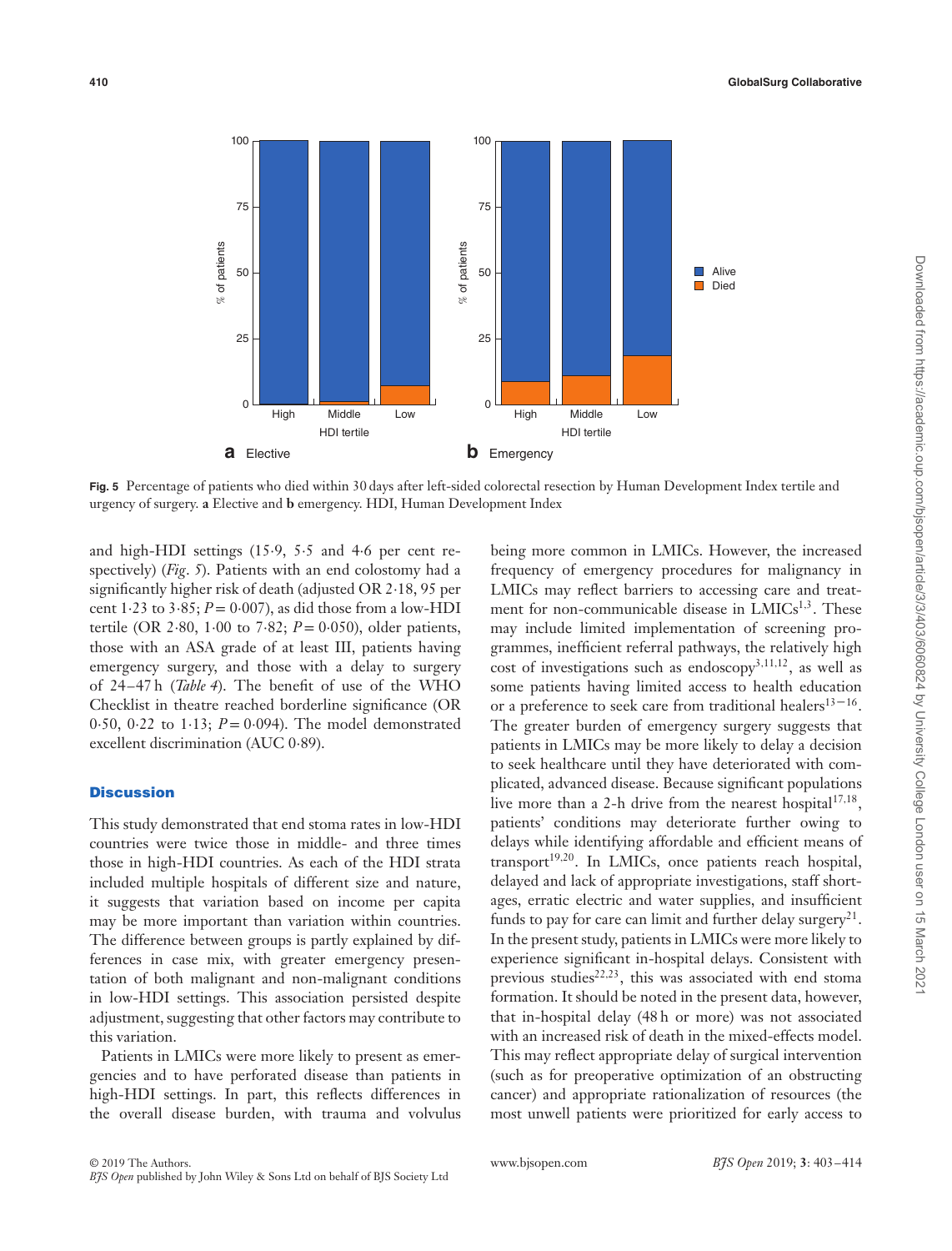**Table 4** Factors associated with mortality in patients undergoing left-sided colorectal resection in univariable and multilevel, multivariable logistic regression models

|                                |                |             |                     | Univariable analysis |                        | Multilevel analysis |  |
|--------------------------------|----------------|-------------|---------------------|----------------------|------------------------|---------------------|--|
|                                | Alive          | <b>Died</b> | Odds ratio*         | P                    | Odds ratio*            | $\mathsf{P}$        |  |
| <b>HDI</b> tertile             |                |             |                     |                      |                        |                     |  |
| High                           | 1200(78.8)     | 58 (64)     | $1.00$ (reference)  |                      | $1.00$ (reference)     |                     |  |
| Middle                         | 229(15.0)      | 14 (16)     | 1.26(0.67, 2.24)    | 0.443                | 1.60(0.64, 3.97)       | 0.313               |  |
| Low                            | 93(6.1)        | 18 (20)     | 4.00(2.21, 6.95)    | < 0.001              | 2.80(1.00, 7.82)       | 0.050               |  |
| Age (years)                    | $62.7(15.3)$ † | 69.1(15.9)† | 1.03(1.02, 1.05)    |                      | 1.03(1.01, 1.05)       | 0.001               |  |
| Sex                            |                |             |                     |                      |                        |                     |  |
| M                              | 847 (57.5)     | 44 (51)     | 1.00 (reference)    |                      | $1.00$ (reference)     |                     |  |
| F                              | 625(42.5)      | 43 (49)     | 1.32(0.86, 2.04)    | 0.203                | 1.40(0.82, 2.39)       | 0.214               |  |
| ASA fitness grade              |                |             |                     |                      |                        |                     |  |
| $<$ $   $                      | 921(61.0)      | 16(18)      | 1.00 (reference)    |                      | 1.00 (reference)       |                     |  |
| $\geq$ III                     | 589 (39.0)     | 74 (82)     | 7.23 (4.29, 12.97)  | < 0.001              | 6.16(3.12, 12.19)      | < 0.001             |  |
| <b>Diabetes</b>                |                |             |                     |                      |                        |                     |  |
| <b>No</b>                      | 1296 (85.2)    | 75 (83)     | 1.00 (reference)    |                      | 1.00 (reference)       |                     |  |
| Yes                            | 226(14.8)      | 15(17)      | 1.15(0.62, 1.98)    | 0.639                | 0.86(0.43, 1.73)       | 0.681               |  |
| Smoking                        |                |             |                     |                      |                        |                     |  |
| No                             | 1077(77.3)     | 68 (78)     | 1.00 (reference)    |                      | $1.00$ (reference)     |                     |  |
| Yes                            | 316(22.7)      | 19 (22)     | 0.95(0.55, 1.58)    | 0.855                | 0.73(0.39, 1.39)       | 0.345               |  |
| Malignancy                     |                |             |                     |                      |                        |                     |  |
| <b>No</b>                      | 558 (36.7)     | 50 (56)     | $1.00$ (reference)  |                      | $1.00$ (reference)     |                     |  |
| Yes                            | 964(63.3)      | 40 (44)     | 0.46(0.30, 0.71)    | < 0.001              | 0.83(0.48, 1.44)       | 0.503               |  |
| Urgency                        |                |             |                     |                      |                        |                     |  |
| Elective                       | 837 (55.0)     | 9(10)       | $1.00$ (reference)  |                      | $1.00$ (reference)     |                     |  |
| Emergency                      | 685(45.0)      | 81 (90)     | 11.00 (5.79, 23.68) | < 0.001              | $4.92$ (2.18, 11.13)   | < 0.001             |  |
| Time to operation (h):         |                |             |                     |                      |                        |                     |  |
| < 6                            | 267(18.0)      | 18(21)      | $1.00$ (reference)  |                      | $1.00$ (reference)     |                     |  |
| $6 - 11$                       | 111(7.5)       | 15(17)      | 2.00(0.96, 4.12)    | 0.058                | 1.12(0.46, 2.72)       | 0.800               |  |
| $12 - 23$                      | 314(21.2)      | 17 (19)     | 0.80(0.40, 1.60)    | 0.529                | 0.98(0.43, 2.19)       | 0.952               |  |
| $24 - 47$                      | 320(21.6)      | 5(6)        | 0.23(0.08, 0.59)    | 0.004                | $0.21$ (0.06, $0.70$ ) | 0.011               |  |
| $\geq 48$                      | 470(31.7)      | 33 (38)     | 1.04(0.58, 1.92)    | 0.893                | 0.78(0.39, 1.59)       | 0.497               |  |
| Laparoscopic§                  |                |             |                     |                      |                        |                     |  |
| <b>No</b>                      | 1115(73.3)     | 85 (94)     | $1.00$ (reference)  |                      |                        |                     |  |
| Yes                            | 407 $(26.7)$   | 5(6)        | 0.16(0.06, 0.36)    | < 0.001              |                        |                     |  |
| Perforated disease             |                |             |                     |                      |                        |                     |  |
| <b>No</b>                      | 961(63.5)      | 32 (36)     | 1.00 (reference)    |                      | 1.00 (reference)       |                     |  |
| Yes                            | 552(36.5)      | 57 (64)     | 3.10(2.00, 4.89)    | < 0.001              | 1.07(0.59, 1.92)       | 0.833               |  |
| <b>Checklist</b> <sup>II</sup> |                |             |                     |                      |                        |                     |  |
| No, not available              | 197(13.0)      | 17(19)      | $1.00$ (reference)  |                      | $1.00$ (reference)     |                     |  |
| No, but available              | 92(6.1)        | 12(13)      | 1.51(0.68, 3.27)    | 0.299                | 1.38(0.46, 4.11)       | 0.564               |  |
| Yes                            | 1223 (80.9)    | 61 (68)     | 0.58(0.34, 1.04)    | 0.054                | 0.50(0.22, 1.13)       | 0.094               |  |
| Anastomosis/colostomy          |                |             |                     |                      |                        |                     |  |
| Anastomosis                    | 1208 (79.4)    | 48 (53)     | 1.00 (reference)    |                      | 1.00 (reference)       |                     |  |
| End colostomy                  | 314(20.6)      | 42 (47)     | 3.37(2.18, 5.19)    | < 0.001              | 2.18(1.23, 3.85)       | 0.007               |  |
|                                |                |             |                     |                      |                        |                     |  |

Values in parentheses are percentages by column unless indicated otherwise; \*values in parentheses are 95 per cent confidence intervals and †values are mean(s.d.). ‡Time from presentation to index procedure. §Not included in multilevel model owing to low event rate in low Human Development Index (HDI) tertile (less than 1 per cent). ¶WHO Surgical Safety Checklist.

theatre resources) across included hospitals. The three stages of delay in accessing acute care, in making a decision to travel to hospital, in travelling to hospital, and in hospital<sup>24</sup>, all contribute to patients in LMICs being more likely to present acutely unwell with complicated disease that makes primary restorative surgery challenging, and influencing the decision whether primary anastomosis or end colostomy is appropriate<sup>25</sup>.

Differences in training and provision of specialist colorectal surgery, and lack of available or affordable equipment for technically difficult anastomoses, could also affect stoma rates. With fewer patients presenting with operable colorectal cancer in many low-HDI countries<sup>3,12</sup> and fewer formal training opportunities, access to subspecialist colorectal services is limited3*,*26*,*27. High baseline mortality rates<sup>2</sup>, inadequate provision of critical care support<sup>28,29</sup> and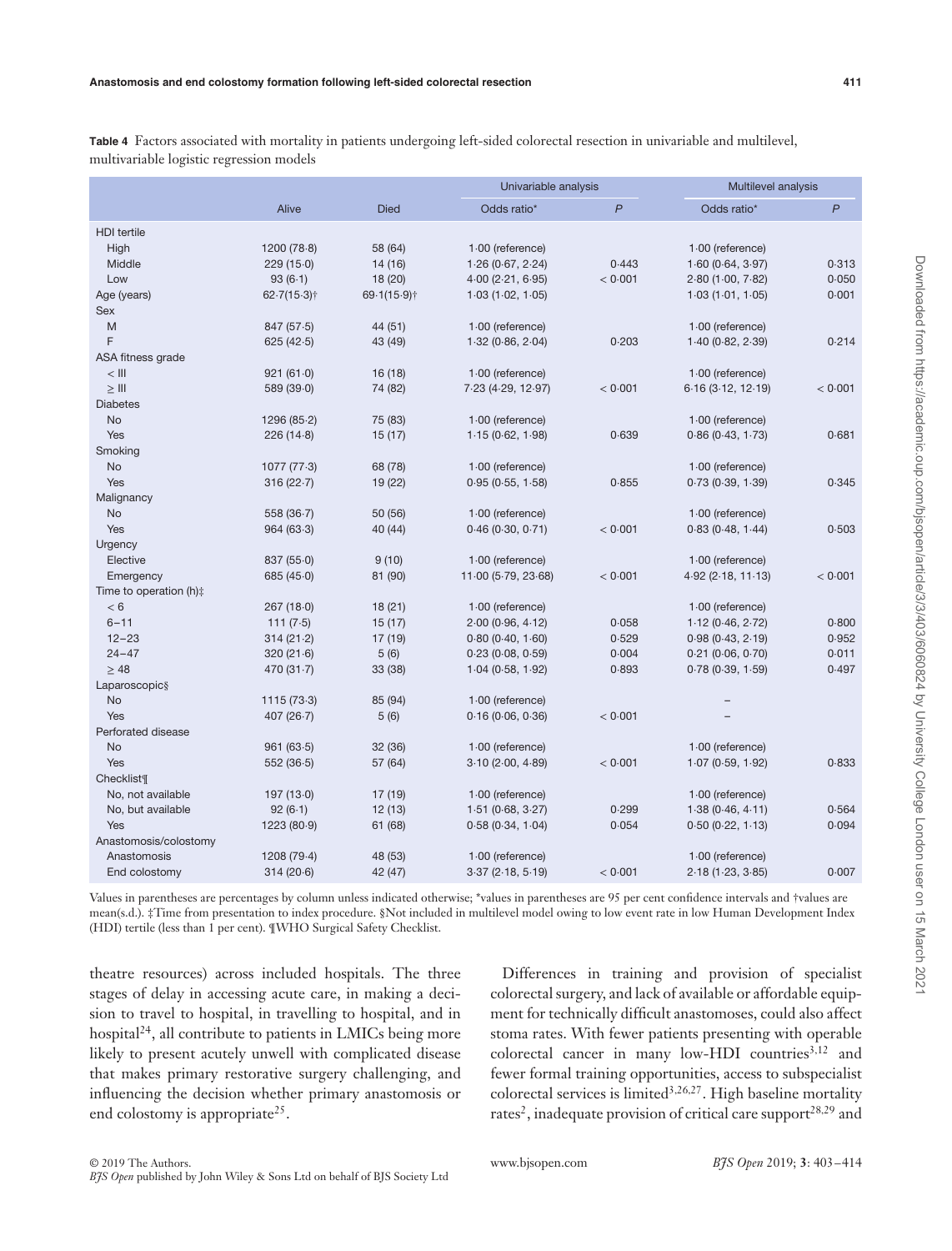insufficient medicolegal protection $30$  may also promote risk-averse practices. Stapling devices may be unaffordable for both patient and provider in many LMICs, meaning that only selected patients have access to these techniques<sup>31</sup>. Similarly, although laparoscopic colorectal resection was performed in middle-HDI settings, it was uncommon. Lack of affordable laparoscopic equipment, variable provision of training and hospital-level difficulties, such as a reliable electrical supply, remain barriers to minimal access surgery in LMIC settings<sup>32</sup>, despite potential for patient benefit<sup>33,34</sup>.

The high mortality rate for both elective and emergency surgery reported in this study supports previous findings that patients have a higher risk of death following surgery in low-HDI settings which cannot be accounted for by case mix alone<sup>2,35</sup>. The present analysis showed that patients undergoing end stoma formation were at increased risk of death. Despite adjustment, this finding could represent a surrogate marker of disease severity where the highest-risk patients are being selected to receive a stoma. In the present study, it was not possible to measure physiological markers of disease severity beyond ASA classification (such as hypotension, tachycardia, high lactate level or an end-organ perfusion deficit) that could influence surgical decision-making and outcomes.

This study has important limitations that could affect its generalizability. As it included a relatively low mean number of patients per centre in a 'snapshot' methodology, no analysis was performed at a per-centre or per-country level. Although only one-quarter of patients in the data set were from LMICs, sites across 30 countries contributed data, bolstering external generalizability across LMIC settings. Data were collected across all HDI tertiles in both emergency (GlobalSurg-1 and -2) and elective (GlobalSurg-2) settings, and are relevant to both planned and unplanned left-sided colorectal resections, but numbers in some groups (such as elective operations for cancer in low-HDI settings) were small. Further validation of these findings is therefore required in future work. Although there were no centre-level exclusion criteria for case volume or infrastructure, a sampling bias is likely to exist, wherein the best resourced and/or academically affiliated centres within LMICs were more likely to access the study protocol and provide patient data than those in remote and rural settings. This may have led to an underestimate of the true rate of end stoma formation within LMICs.

Reported end colostomy rates have varied from 0 to as high as 74 per cent<sup>25,36–39</sup> in groups including emergency surgery<sup>39</sup>, late presentations of cancer<sup>25</sup>,

complications of infectious disease<sup>38</sup> and traumatic injury<sup>36</sup>. The collaborative methodology in the present study enabled clinicians to enter data into a secure online platform contemporaneously alongside their clinical practice, in accordance with a prespecified protocol. This led to high levels of data accuracy and completeness<sup>40</sup> and has provided the basis on which further studies can be developed to examine other factors that influence outcomes in different settings.

#### **Acknowledgements**

This paper reports the results of two preregistered studies [\(ClinicalTrials.gov;](http://clinicaltrials.gov) NCT02179112 and NCT02662231). To minimize the possibility of unintentionally sharing information that can be used to reidentify private information, a subset of the summary data generated for this study are available in an online visualization application that can be accessed at<http://ssi.globalsurg.org><sup>40</sup>.

Organizations assisting in dissemination and/or translation: Asian Medical Students' Association; Association of Surgeons in Training; College of Surgeons of East, Central and Southern Africa; Cutting Edge Manipal; Egyptian Medical Student Research Association; International Collaboration for Essential Surgery; International Federation of Medical Student Associations; Italian Society of Colorectal Surgery; Lifebox Foundation; School of Surgery; Student Audit and Research in Surgery; The Electives Network; United Kingdom National Research Collaborative; World Society of Emergency Surgery; and World Surgical Association.

This study was funded by Department For International Development–Medical Research Council–Wellcome Trust Joint Global Health Trial Development grant (MR/N022114/1) and a National Institute of Health Research (NIHR) Global Health Research Unit Grant (NIHR 16/136/79). The views expressed are those of the authors and not necessarily those of the NHS, the NIHR or the UK Department of Health.

#### **References**

- 1 Sullivan R, Alatise OI, Anderson BO, Audisio R, Autier P, Aggarwal A *et al.* Global cancer surgery: delivering safe, affordable, and timely cancer surgery. *Lancet Oncol* 2015; **16**: 1193–1224.
- 2 GlobalSurg Collaborative. Mortality of emergency abdominal surgery in high-, middle- and low-income countries. *Br J Surg* 2016; **103**: 971–988.
- 3 Arnold M, Sierra MS, Laversanne M, Soerjomataram I, Jemal A, Bray F. Global patterns and trends in colorectal cancer incidence and mortality. *Gut* 2017; **66**: 683–691.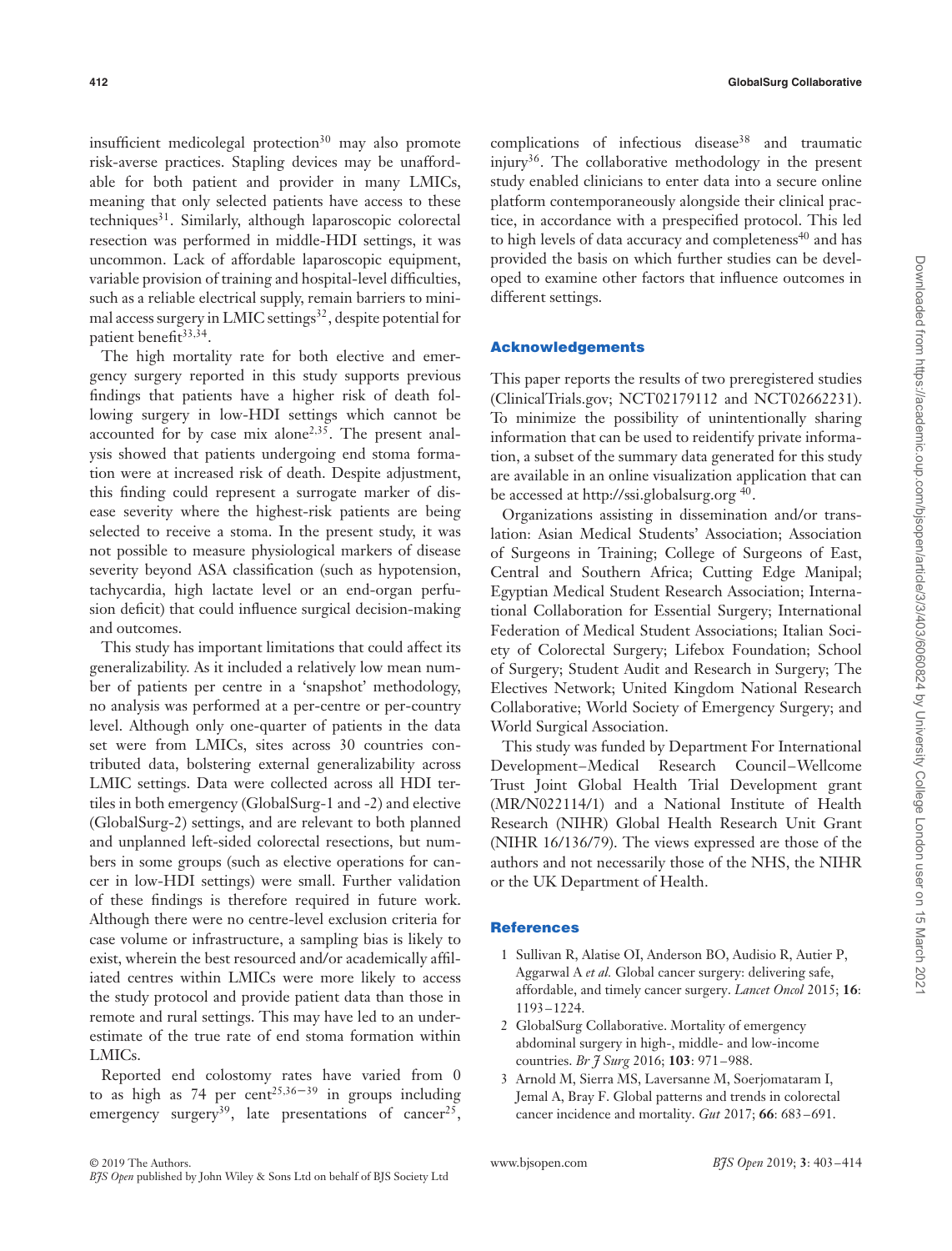- 4 Morris E, Quirke P, Thomas JD, Fairley L, Cottier B, Forman D. Unacceptable variation in abdominoperineal excision rates for rectal cancer: time to intervene? *Gut* 2008; **57**: 1690–1697.
- 5 Thyø A, Emmertsen KJ, Pinkney TD, Christensen P, Laurberg S. The colostomy impact score: development and validation of a patient reported outcome measure for rectal cancer patients with a permanent colostomy. A population-based study. *Colorectal Dis* 2017; **19**: O25–O33.
- 6 Ameh EA, Mshelbwala PM, Sabiu L, Chirdan LB. Colostomy in children – an evaluation of acceptance among mothers and caregivers in a developing country. *S Afr J Surg* 2006; **44**: 138–139.
- 7 Shrime MG, Dare AJ, Alkire BC, O'Neill K, Meara JG. Catastrophic expenditure to pay for surgery worldwide: a modelling study. *Lancet Glob Health* 2015; **3**(Suppl 2): S38–S44.
- 8 GlobalSurg Collaborative. Determining the worldwide epidemiology of surgical site infections after gastrointestinal resection surgery: protocol for a multicentre, international, prospective cohort study (GlobalSurg 2). *BMJ Open* 2017; **7**: e012150.
- 9 von Elm E, Altman DG, Egger M, Pocock SJ, Gøtzsche PC, Vandenbroucke JP; STROBE Initiative. The Strengthening the Reporting of Observational Studies in Epidemiology (STROBE) statement: guidelines for reporting observational studies. *PLoS Med* 2007; **4**: e296.
- 10 Haynes AB, Weiser TG, Berry WR, Lipsitz SR, Breizat AH, Dellinger EP *et al.*; Safe Surgery Saves Lives Study Group. A surgical safety checklist to reduce morbidity and mortality in a global population. *N Engl J Med* 2009; **360**: 491–499.
- 11 Ahmed F. Barriers to colorectal cancer screening in the developing world: the view from Pakistan. *World J Gastrointest Pharmacol Ther* 2013; **4**: 83–85.
- 12 Lambert R, Sauvaget C, Sankaranarayanan R. Mass screening for colorectal cancer is not justified in most developing countries. *Int J Cancer* 2009; **125**: 253–256.
- 13 Langenbach MR, Schmidt J, Neumann J, Zirngibl H. Delay in treatment of colorectal cancer: multifactorial problem. *World J Surg* 2003; **27**: 304–308.
- 14 Irfan FB, Irfan BB, Spiegel DA. Barriers to accessing surgical care in Pakistan: healthcare barrier model and quantitative systematic review. *J Surg Res* 2012; **176**: 84–94.
- 15 Barker RD, Millard FJ, Malatsi J, Mkoana L, Ngoatwana T, Agarawal S *et al.* Traditional healers, treatment delay, performance status and death from TB in rural South Africa. *Int J Tuberc Lung Dis* 2006; **10**: 670–675.
- 16 Okeke TA, Okafor HU, Uzochukwu BS. Traditional healers in Nigeria: perception of cause, treatment and referral practices for severe malaria. *J Biosoc Sci* 2006; **38**: 491–500.
- 17 Raykar NP, Bowder AN, Liu C, Vega M, Kim JH, Boye G *et al.* Geospatial mapping to estimate timely access to surgical care in nine low-income and middle-income countries. *Lancet* 2015; **385**(Suppl 2): S16.
- 18 Ouma PO, Maina J, Thuranira PN, Macharia PM, Alegana VA, English M *et al.* Access to emergency hospital care

provided by the public sector in sub-Saharan Africa in 2015: a geocoded inventory and spatial analysis. *Lancet Glob Health* 2018; **6**: e342–e350.

- 19 Grimes CE, Bowman KG, Dodgion CM, Lavy CB. Systematic review of barriers to surgical care in low-income and middle-income countries. *World J Surg* 2011; **35**: 941–950.
- 20 Wilson A, Hillman S, Rosato M, Skelton J, Costello A, Hussein J *et al.* A systematic review and thematic synthesis of qualitative studies on maternal emergency transport in lowand middle-income countries. *Int J Gynaecol Obstet* 2013; **122**: 192–201.
- 21 Adamu A, Maigatari M, Lawal K, Iliyasu M. Waiting time for emergency abdominal surgery in Zaria, Nigeria. *Afr Health Sci* 2010; **10**: 46–53.
- 22 Ong M, Guang TY, Yang TK. Impact of surgical delay on outcomes in elderly patients undergoing emergency surgery: a single center experience. *World J Gastrointest Surg* 2015; **7**: 208–213.
- 23 Khan S, Zafar H, Zafar SN, Haroon N. Inter-facility transfer of surgical emergencies in a developing country: effects on management and surgical outcomes. *World J Surg* 2014; **38**: 281–286.
- 24 Thaddeus S, Maine D. Too far to walk: maternal mortality in context. *Soc Sci Med* 1994; **38**: 1091–1110.
- 25 Saidi H, Nyaim EO, Githaiga JW, Karuri D. CRC surgery trends in Kenya, 1993-2005. *World J Surg* 2008; **32**: 217–223.
- 26 Hoyler M, Hagander L, Gillies R, Riviello R, Chu K, Bergström S *et al.* Surgical care by non-surgeons in low-income and middle-income countries: a systematic review. *Lancet* 2015; **385**(Suppl 2): S42.
- 27 Federspiel F, Mukhopadhyay S, Milsom P, Scott JW, Riesel JN, Meara JG. Global surgical and anaesthetic task shifting: a systematic literature review and survey. *Lancet* 2015; **385**(Suppl 2): S46.
- 28 Firth P, Ttendo S. Intensive care in low-income countries – a critical need. *N Engl J Med* 2012; **367**: 1974–1976.
- 29 Adhikari NK, Fowler RA, Bhagwanjee S, Rubenfeld GD. Critical care and the global burden of critical illness in adults. *Lancet* 2010; **376**: 1339–1346.
- 30 Gordhan CG, Anandalwar SP, Son J, Ninan GK, Chokshi RJ. Malpractice in colorectal surgery: a review of 122 medicolegal cases. *J Surg Res* 2015; **199**: 351–356.
- 31 Adisa AO, Olasehinde O, Arowolo OA, Alatise OI, Agbakwuru EA. Early experience with stapled gastrointestinal anastomoses in a Nigerian hospital. *Niger J Surg* 2015; **21**: 140–142.
- 32 Ismaila BO, Shuaibu SI, Ale AA. Laparoscopic surgery in a Nigerian teaching hospital for 1 year: challenges and effect on outcomes. *Niger J Med* 2013; **22**: 134–137.
- 33 van der Pas MH, Haglind E, Cuesta MA, Fürst A, Lacy AM, Hop WC *et al.*; COlorectal cancer Laparoscopic or Open Resection II (COLOR II) Study Group. Laparoscopic *versus*